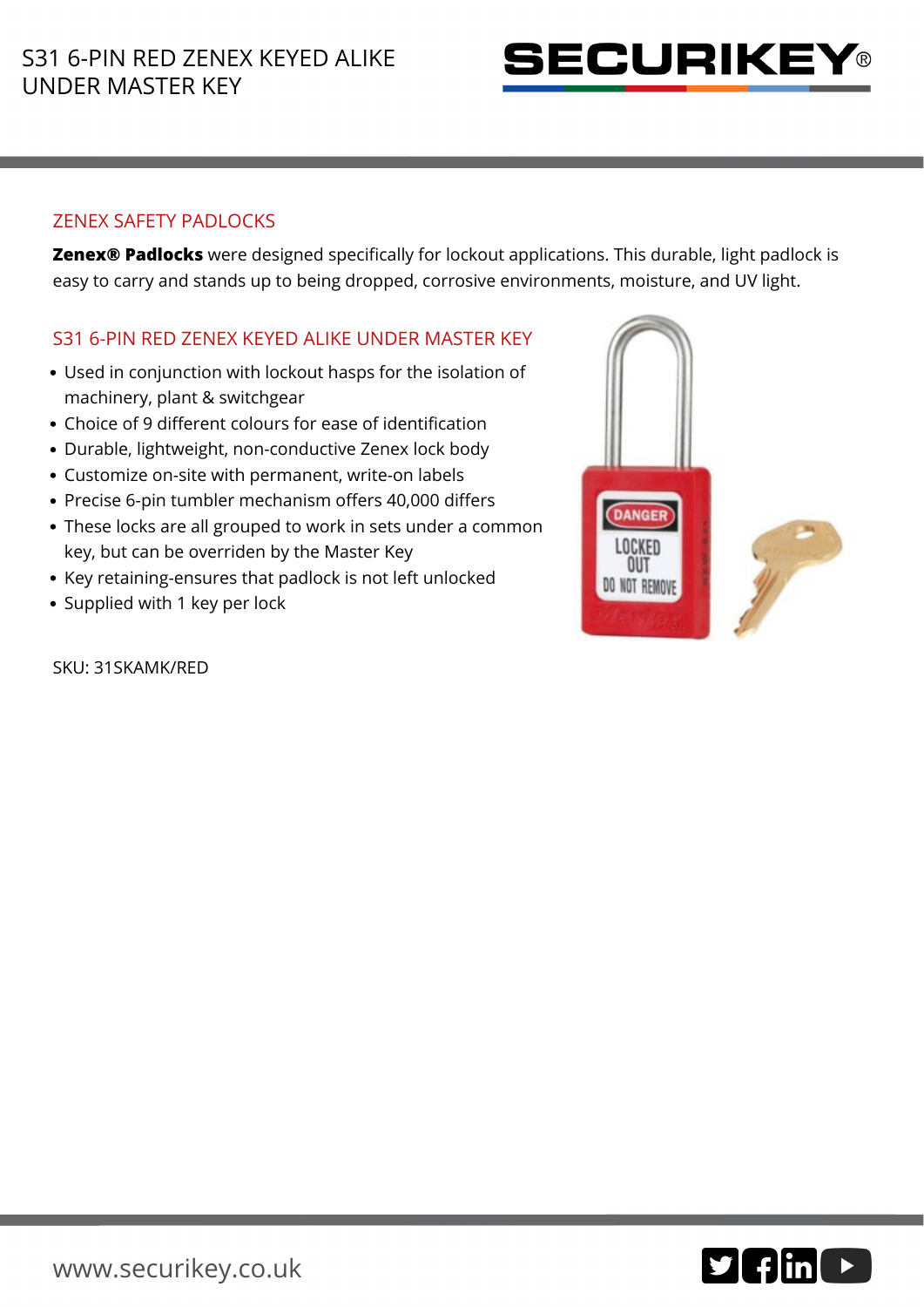

## ADDITIONAL INFORMATION

| Weight                                        | 0.095 kg          |
|-----------------------------------------------|-------------------|
| <b>Dimensions</b>                             | 35 (W) mm         |
| <b>Shackle Diameter</b>                       | 4.7 <sub>mm</sub> |
| <b>Vertical Shackle</b><br><b>Clearance</b>   | 38mm              |
| <b>Horizontal Shackle</b><br><b>Clearance</b> | 16mm              |
| <b>Body Width</b>                             | 35mm              |

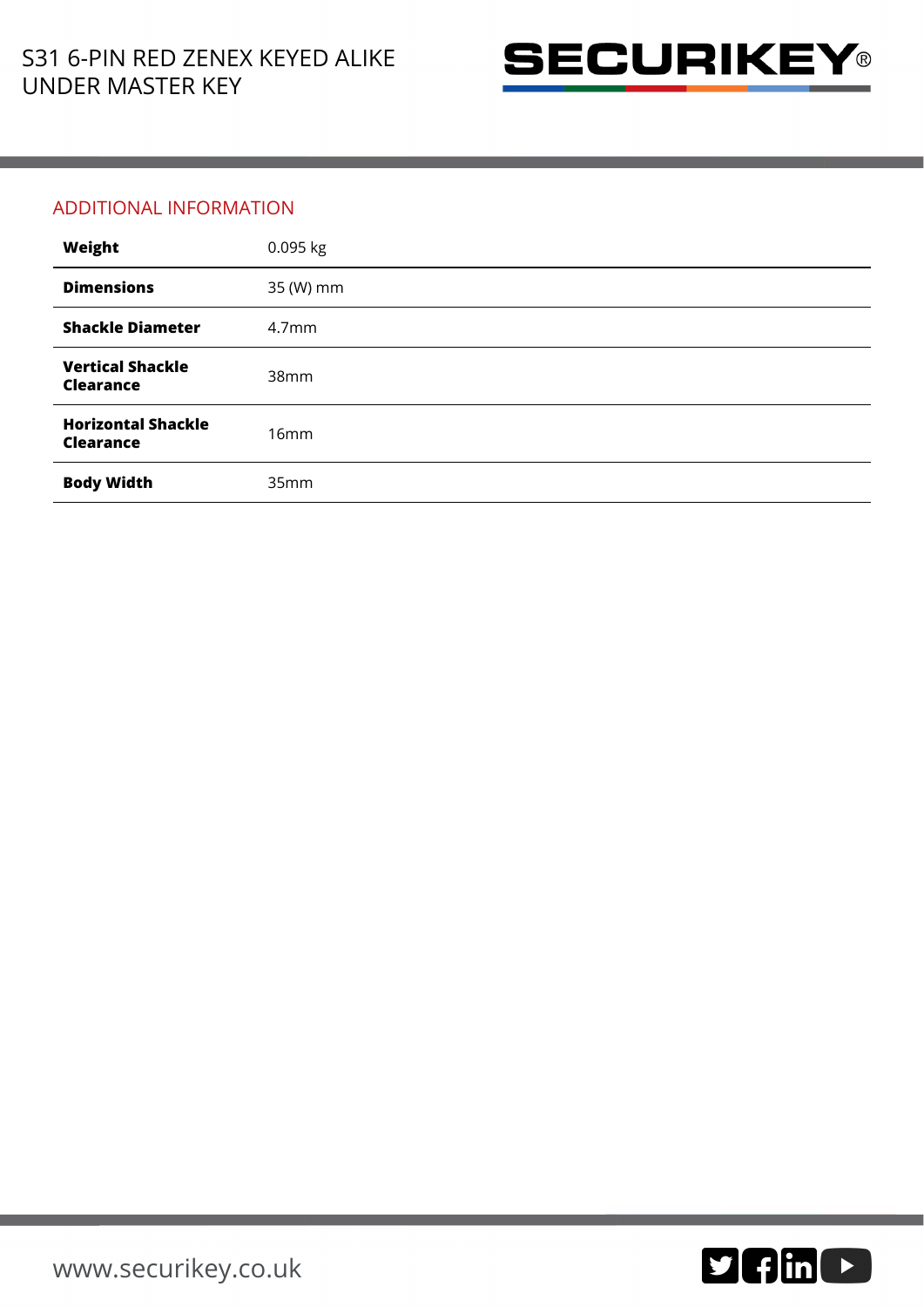

## S31 6-PIN RED ZENEX KEYED ALIKE UNDER MASTER KEY IMAGES





S31 Safety Padlock Colour Variations 31S\_R\_01